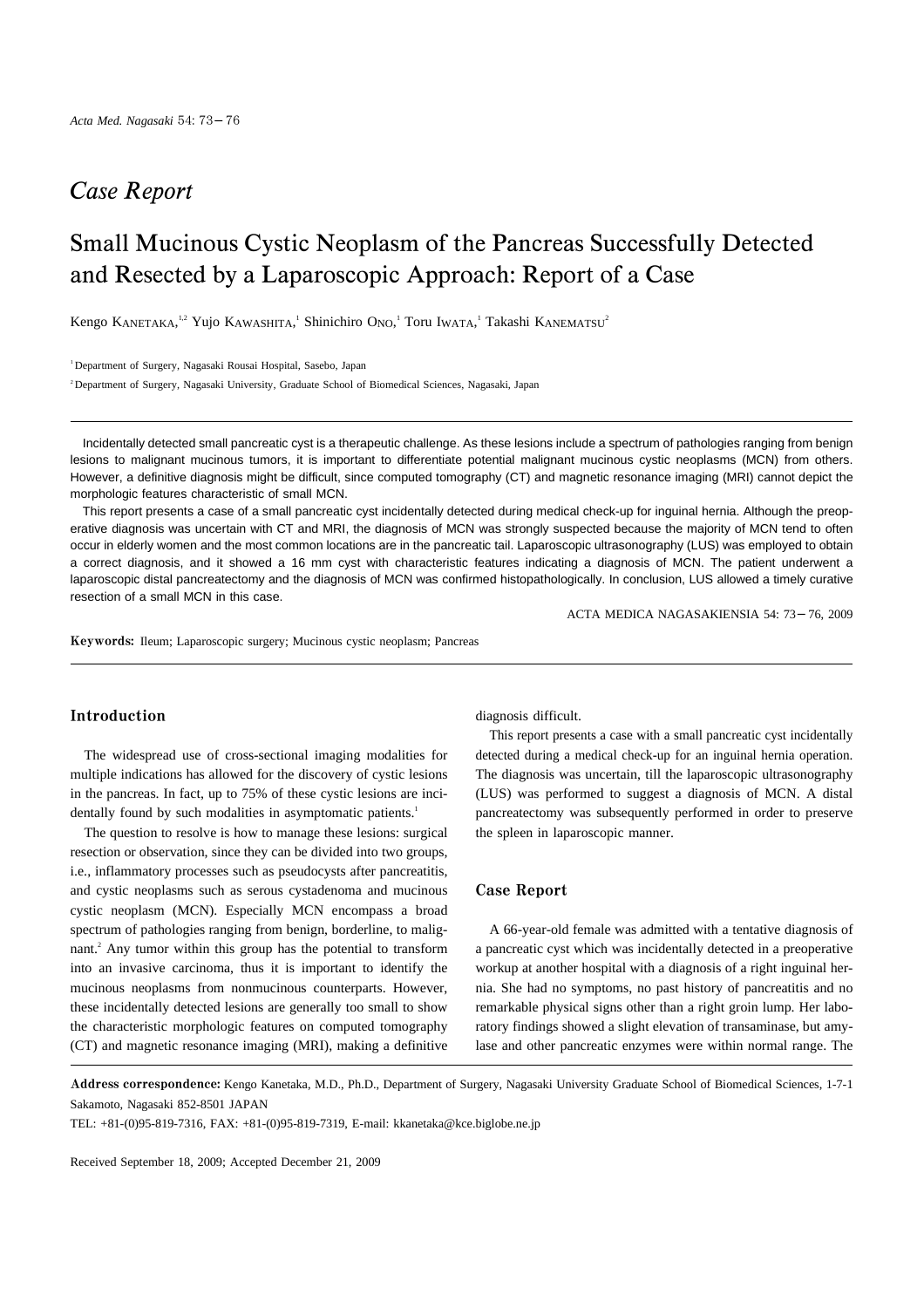level of the tumor markers, carcinoembryonic antigen and carbohydrate antigen 19-9 were 1.82 ng/ml (<5 ng/ml) and 17.61 U/ml (<35 U/ml), respectively. Abdominal CT revealed a 16-mm unilocular simple cyst in the pancreatic tail (Figure 1). No dilatation of the main pancreatic duct or calcification of parenchyma was detected. Abdominal MRI was employed, without any additional diagnostic information.



**Figure 1.** CT shows a thin-wall cystic lesion measuring less than 2 cm. Internal septation or nodularity in the cyst was not detected.

The nature of the pancreatic cyst was uncertain on these modalities; however, we suspected a diagnosis of a neoplastic cyst, rather than a pseudocyst because of the absence of parenchymal calcifications, ductal dilatation of the pancreas, and no history of pancreatitis. The most suspected diagnosis was MCN because the majority of MCN tends to often occur in elderly women and the most common locations are in the pancreatic tail. This has a malignant potential regardless of its size, therefore, the differentiation between pseudocyst and MCN was needed for appropriate treatment. However, endoscopic ultrasonography (EUS) was not indicated because of the potential risks of this method. As a result, we planned to perform herniorrhaphy in a laparoscopic manner in order to conduct simultaneous LUS. The patient was fully informed about this disease, and she preferred to undergo a subsequent distal pancreatectomy rather than have a long-term intensive follow-up if the cyst would be identified to be a mucinous neoplastic growth.

Under general anesthesia, the patient was placed in the right hemilateral position. After the insertion of 4 ports for herniaorrhaphy, the gastrocolic ligament was divided; therein the anterior surface of the pancreas was exposed. No pancreatic cyst was evident on laparoscopic inspection. LUS showed a well-circumscribed cyst measuring 16 mm in diameter, with septal formation, and a fine speckled internal echo in the tip of the pancreatic tail, however, no malignant specific features such as wall thickness, calcification, or solid components were seen (Figure 2). These findings were Kengo Kanetaka et al.: Laparoscopic Management of Small Pancreatic Cyst



**Figure 2.** LUS findings of a cystic lesion in the tail of pancreas. LUS clearly shows a cyst of 16 mm in diameter with septal formation and fine speckled internal echo.

consistent with a diagnosis of MCN, so as a total biopsy, a distal pancreatectomy with preservation of the spleen was carried out laparoscopically.

After the insertion of 2 additional ports, the opening of gastrocolic ligament was enlarged to expose the entire pancreas. The short gastric vessels were carefully spared to maintain the splenic blood supply. The inferior border of the pancreas was dissected, and the body and tail were separated from the retroperitoneum. The splenic artery and vein were carefully dissected and preserved. Finally, the pancreas was transected 1 cm proximal to the tumor with the endoscopic stapling device. The resected specimen was wrapped in a plastic bag and removed through the infraumblical port (Figure 3). The



**Figure 3.** Gross pathology of resected specimen showed thin septations surrounding mucin-filled cystic cavities.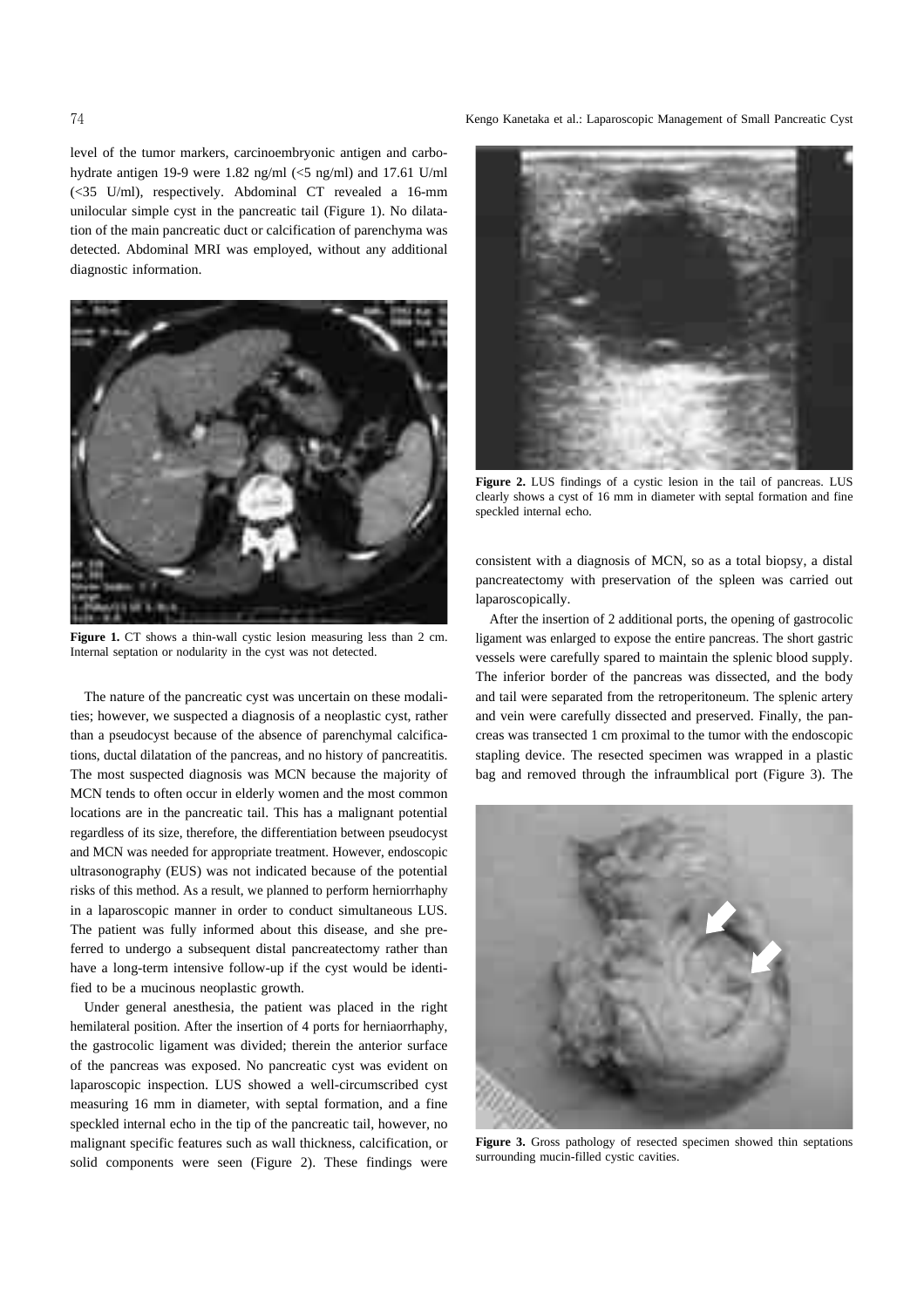Kengo Kanetaka et al.: Laparoscopic Management of Small Pancreatic Cyst

color and viability of the spleen was confirmed. Subsequently, laparoscopic herniorrhaphy was performed with a transabdominal procedure. The duration of the operation was 350 minutes. The intraoperative blood loss was under 250 g. The histological examination revealed mucinous cystic adenoma and no atypia was found. Ovarian type stroma was also noted in the interstitium (Figure 4). The post operative course was uneventful. Oral intake began on  $2<sup>nd</sup>$  day and the patient was discharged from the hospital on  $14<sup>th</sup>$ postoperative day.



**Figure 4.** Histological features of the wall of the resected MCN. Ovariantype stroma composed of spindle cell bundles located immediately beneath the neoplastic columnar epithelium.

#### **Discussion**

Small pancreatic cysts incidentally detected on CT often force surgeons to determine the optimal management, resection or observation. Spinelli et al. reported that pancreatic cysts are seen in 1.2% of 24,000 patient CT scans. <sup>3</sup> On the other hand, Kimura et al. found pancreatic cysts which measured at least 0.4 cm in size in 73 of 300 autopsy series. <sup>4</sup> Although this high incidence comes from the inclusion of very small cysts discovered only in autopsy studies, this discrepancy might imply that as the resolution of crosssectional imaging modalities such as CT and MRI are improved, the frequency of the detection of incidental small cystic lesions in the pancreas will increase. In fact, in a recent review of MRI examinations, pancreatic cysts, 82% of which were smaller than 1cm in diameter, were detected in 20% of patients.<sup>5</sup>

Since these cystic lesions comprise a variety of pathologies including pseudocysts after pancreatitis, benign tumors like serous cystadenoma, and borderline or malignant tumors like  $MCN<sub>i</sub>$ <sup>2</sup> it is important to obtain the clues to differentiate neoplastic from nonneoplastic lesions, especially potential malignant MCN. Recent advances in cross-sectional diagnostic modalities have now made it possible to depict the characteristic appearance of pancreatic cysts. These features includes lobular shaped masses with calcification

generally arranged in a central stellate pattern in serous cystadenoma, and a well-circumscribed round cyst containing with thick septations and rim calcifications in MCN. <sup>6</sup> However, small lesions tend to limit radiographic characterization for the differential diagnosis.

The natural history of small asymptomatic pancreatic cysts is unknown, but many studies have indicated nonsurgical management for selected patients with these lesions. Most previous studies have focused on the potentially malignant nature of mucinous neoplasms. Fernandez-del Castillo et al. reported on 212 patients with pancreatic cystic lesions measuring 2 cm or smaller. Most of their patients underwent surgery, thus resulting in a histopathological diagnosis. Although the incidence of malignancy was low (1 of 28, 3 %), a mucinous lesion was discovered in over half of their resected patients. Because of the malignant potential of these tumors, they recommended intensive imaging follow-up in patients with small mucinous cysts.<sup>1</sup> A prospective study of 221 patients by Walsh et al., reported the successful differentiation of mucinous cysts from nonmucinous counterparts using radiography and EUSguided aspiration. 7 In their study, a surgical resection was advised if medically fit patients had symptoms or cysts that were suspected to have a mucinous nature. With this approach, patients with incidental asymptomatic cysts could thus be followed without a delayed resection for any missed mucinous neoplasms at a mean follow-up period of 24 months. 7

EUS is a diagnostic tool for cystic lesions in the pancreas. Koito et al. reported that even in tumors measuring less than 2 cm, the EUS accuracy ranges between 82% and 91%. <sup>8</sup> On the other hand, despite high resolution images of EUS, Walsh et al. reported that in their series of 87 patients with suspected pancreatic cysts, EUS imaging did not yield any additional diagnostic information than that obtained by noninvasive modalities such as CT and MRI.<sup>9</sup> The same difficulty has also been demonstrated in several studies including one by Brugge et al., who investigated the differentiation of mucinous from nonmucinous cystic neoplasms using EUS either alone or in combination with fine needle aspiration in 112 histologically confirmed patients. They concluded that EUS imaging alone even through the use of strict morphologic criteria was insensitive and nonspecific (the sensitivity and specificity were 56% and 45%, respectively).<sup>10</sup>

LUS has been adopted as a complimentary technique to laparoscopy for pancreatic malignancies, in which LUS is used to detect vascular invasion as well as liver metastasis and nodal metastasis.<sup>11-13</sup> In addition, high resonance of direct contact LUS allows the discrimination of the internal architecture of a cystic lesion more clearly than CT and MRI. Schachter et al. introduced LUS for surgical decision making in patients with pancreatic cysts. They were able to detect novel, additional features such as solid components or additional small cysts in 8 of 15 examined patients, which could not be detected through conventional cross-imaging modalities.<sup>14</sup>

In our patient, LUS depicted a small well-circumscribed cyst with internal architecture such as septal formation, and a fine speckled internal echo. These findings highly suggested a diagnosis of a MCN,<sup>14</sup> which has the potential to transform into an